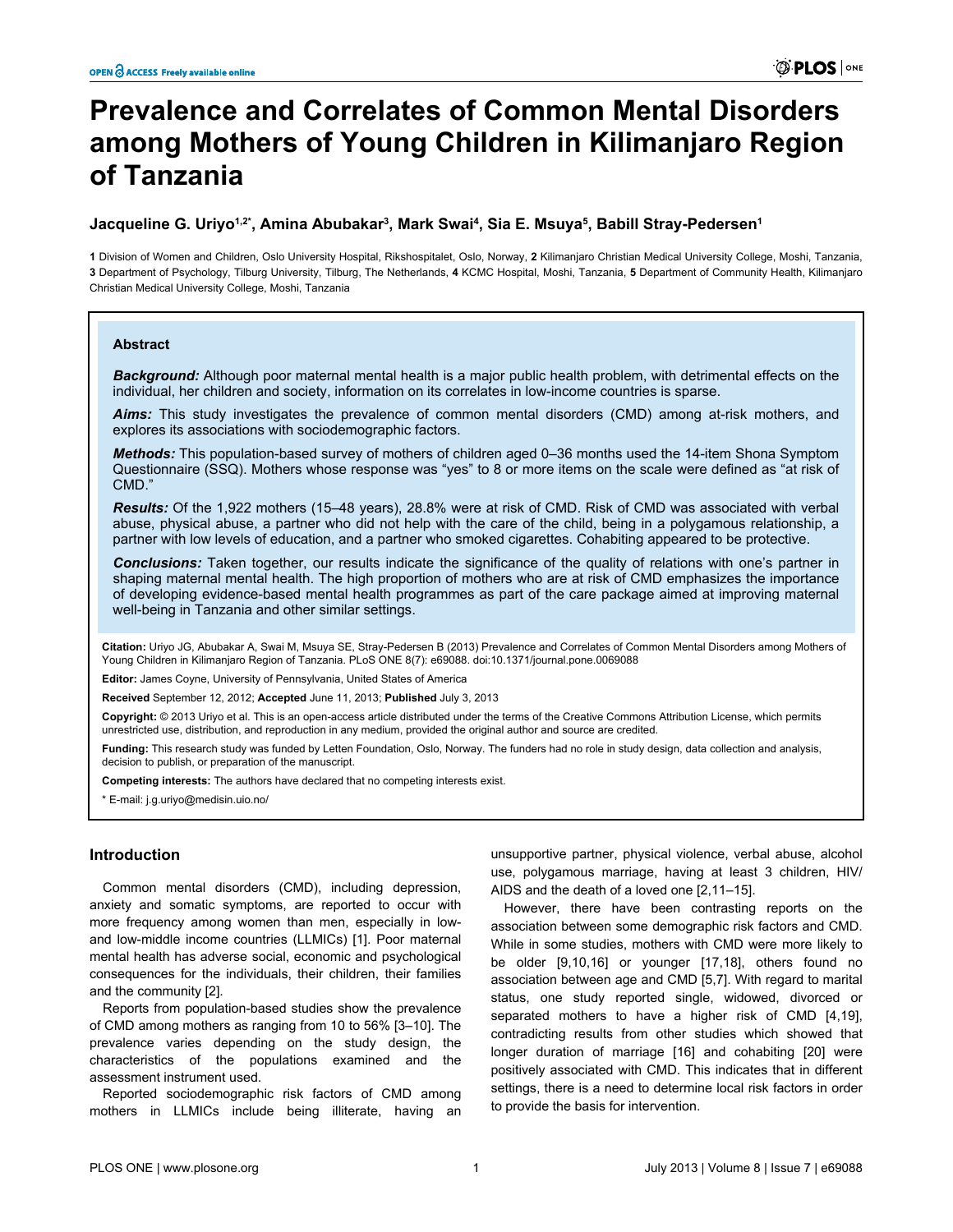The Shona Symptom Questionnaire (SSQ) is a screening instrument for CMD which was developed and validated in Zimbabwe [[21](#page-6-0)]. In contrast to diagnostic tools which give a diagnosis of the outcome, screening instruments identify those who are at a greater risk of the outcome. A comparison with 3 other instruments designed to detect psychiatric morbidity in community-based populations showed SSQ to be just as good as the others, with no consistent differences [\[22\]](#page-6-0). The brief nature of SSQ, and it's sharing of a number of idioms and symptoms with those identified in some parts of Tanzania [[23](#page-6-0),[24](#page-6-0)], makes it a practical screening tool to use in a population-based study.

This report is part of a community-based cross-sectional study that was conducted in Kilimanjaro, Tanzania. The main objective of the primary study was to document the development and the factors associated with poor development of children aged 0-36 months. The main aim of this report is to document the prevalence and factors associated with the risk of common mental disorders in mothers of children aged 0-36 months.

# **Methods**

## **Ethics Statement**

Prior to study commencement, the protocol was approved by the Kilimanjaro Christian Medical Centre Ethical Committee, the Tanzanian National Institute of Medical Research (NIMR) and the Regional Ethics Committee, South East Norway. Before joining the study, caregivers were informed about the study aims and procedures involved. Written consent was sought from the caregivers who wanted to join the study, and they were advised that they had the right to refuse to participate. In the case of illiterate caregivers, the right thumbprint was used as a signature.

#### **Design and Setting**

From June 2010 to May 2011, the study team visited 50 villages/streets within 7 districts in Kilimanjaro region, Northern Tanzania. Kilimanjaro is projected to have a population of 1,702,207, with 451,911 females aged 15–49 years [\[25\]](#page-6-0). Approximately 80% of the inhabitants live in the rural areas. The total fertility rate is about 4.8 per woman, with the average household size ranging from 4–5 persons [[25,26\]](#page-6-0). The majority of the inhabitants depend on subsistence farming. The predominant ethnic groups are the Chagga and Pare.

In principle, mental health is integrated into primary healthcare in Tanzania. At the community level, mental healthcare is mainly provided by trained primary healthcare workers who are supervised by district mental health coordinators. However, this system faces a number of challenges including a shortage of skilled mental healthcare workers, insufficient funds for supervision, and a limited supply of essential medicines [[27](#page-6-0),[28](#page-6-0)].

#### **Participants**

Mothers of children aged 0-36 months were recruited for this study. There were no specific exclusion criteria.

**Sampling Method.** To obtain a representative sample of children aged 0-36 months for the original study, a multistage sampling design was used. First, a random cluster sampling method, with probability proportional to the size of the population, was used to select 50 clusters i.e. villages/streets within the 7 districts. This was done by listing the population of children aged 0-36 months for each village/street, with a column showing its cumulative population, to be used as a sampling frame. The village and street by single-age population data were obtained from the 2002 census (with 2009 projections), from the Kilimanjaro regional bureau of statistics office in April 2009. The sampling interval was then calculated: the total population of 0-36-month-olds was divided by the required number of clusters i.e. 166,808/50. A random number between 0 and 1 was generated from a computer, and the starting point for selection of the first cluster was determined by multiplying the random number with the sampling interval. The subsequent cluster was located by adding the sample interval to the previous number, until the 50<sup>th</sup> cluster was selected. In each cluster, a compact segment sampling method was used to select 50 children aged 0-36 months. The selected clusters (i.e. villages/streets) were mapped into segments, each with approximately 50 children aged 0-36 months (from the 2009 projections of the 2002 census). All segments were assigned a number on pieces of paper, and one was randomly picked. Within the selected segment, a quota sampling method was used to determine the children to be included in the study. The study team visited all the households until 50 children whose parents consented and who fulfilled the gender and sex criteria were examined. If all the households in the segment had been surveyed and fewer than 50 children were available, a second segment was randomly selected. The members of the households in the selected segments were informed to be available on the day of the survey. The required sample size was 2,500 children, with approximately 100-200 children in each of the 12 specified age groups.

## **Measures**

**Shona Symptom Questionnaire (SSQ).** The mothers' mental health was screened using SSQ, a screening instrument designed to be used by lay interviewers for the measurement of non-psychotic psychological morbidities, including depressive, generalized anxiety and somatic disorders. The 14-item SSQ was developed using items from the WHO Self-Report Questionnaire, and 47 local idioms of distress of mental disorder that were identified by qualitative interviews of 110 patients with obvious psychiatric morbidities. The final list of 14 items of SSQ are made up of 7 items found in the SRQ (such as sadness, tearfulness and poor sleep), and 7 items locally identified and found to be relevant defining distress in the cultural context (such as perceptual hallucinations and 'thinking too much')

The validation of the SSQ was done using two validation criteria: (i) Revised Clinical Interview Schedule and (ii) Clinical diagnosis of mental problems by the care providers among patients attending primary health care clinics and traditional medical practitioners. Using a cut-off score of 8 or more as diagnosis of mental disorder, it had a reliable internal consistency (Cronbach's alpha = 0.85), and the sensitivity and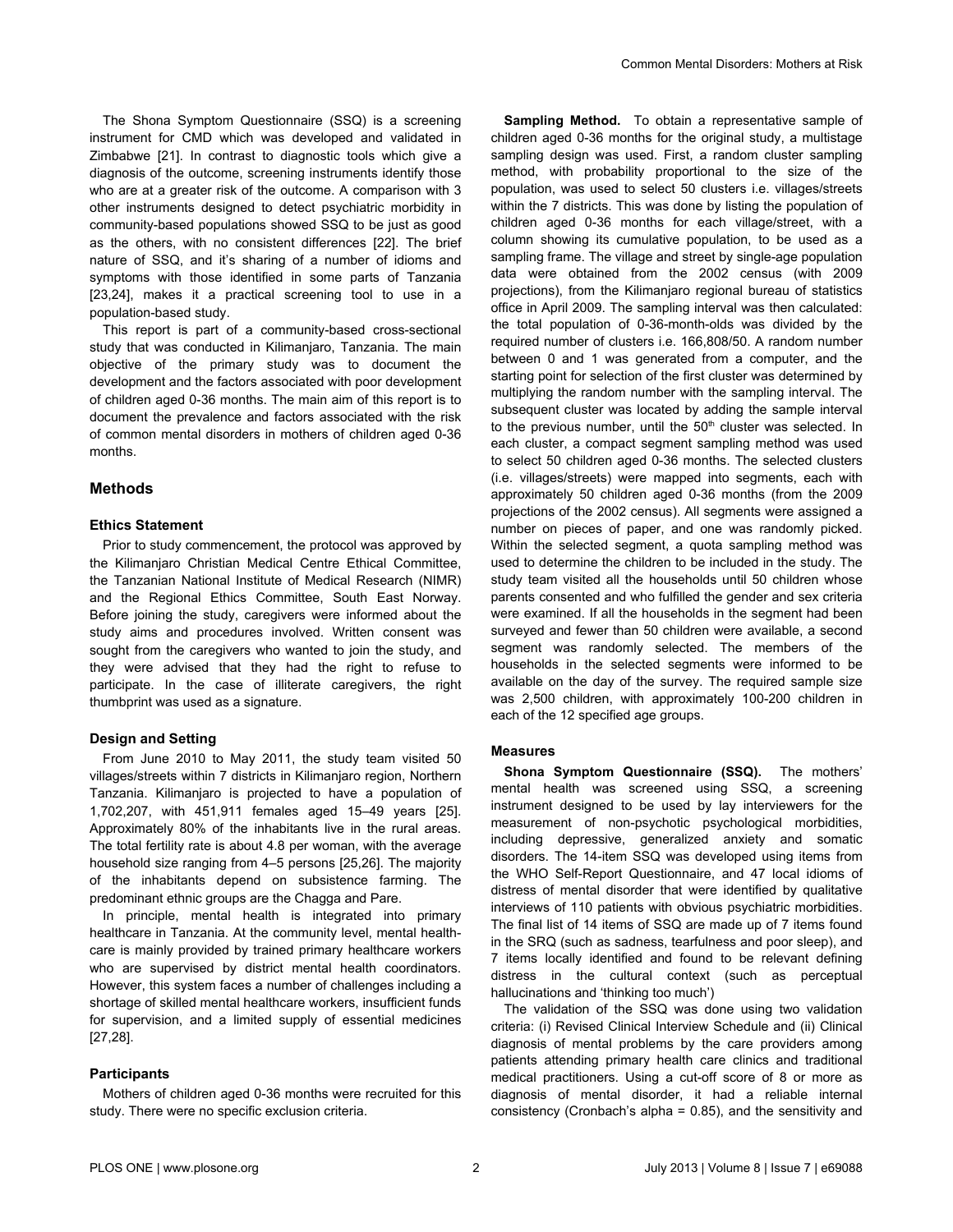**Table 1.** Shona Symptom Questionnaire (SSQ) Item Response Rate (n=1922).

| <b>SSO Items</b>                                           |      | <b>Responded Yes</b> |  |  |
|------------------------------------------------------------|------|----------------------|--|--|
| In the course of the past week                             | n    | $\frac{9}{6}$        |  |  |
| 1. did you have times when you were thinking about many    | 1095 | 57.0                 |  |  |
| things or deeply?                                          |      |                      |  |  |
| 2. did you find yourself sometimes failing to concentrate  | 690  | 35.9                 |  |  |
| 3. did you lose your temper or get annoyed over trivial    | 1220 | 63.5                 |  |  |
| matters                                                    |      |                      |  |  |
| 4. did you have nightmares or bad dreams                   | 593  | 30.9                 |  |  |
| 5. did you sometimes see or hear things which others       | 211  | 11.0                 |  |  |
| could not see or hear                                      |      |                      |  |  |
| 6. was your stomach aching                                 | 675  | 35.1                 |  |  |
| 7. were you frightened by trivial things                   | 731  | 38.0                 |  |  |
| 8. did you sometimes fail to sleep or lose sleep           | 843  | 43.9                 |  |  |
| 9. were there moments when you felt life was so tough that | 885  | 46.0                 |  |  |
| you cried or wanted to cry                                 |      |                      |  |  |
| 10. did you feel run down (tired)?                         | 899  | 46.8                 |  |  |
| 11. did you at times feel like committing suicide?         | 190  | 9.9                  |  |  |
| 12. were you generally unhappy with things you were doing  | 457  | 23.8                 |  |  |
| each dav?                                                  |      |                      |  |  |
| 13. was your work lagging behind?                          | 643  | 33.5                 |  |  |
| 14. did you feel you had problems in deciding what to do?  | 507  | 26.4                 |  |  |

specificity of SSQ was 67% and 83% respectively [\[21\]](#page-6-0). . The SSQ can be used as either a self-completion questionnaire or an interviewer-administered tool. The participants scored 'yes' or 'no' if they had experienced symptoms in the previous week. Those who scored 8 or more are classified as 'likely cases' and the rest are classified as 'noncases' (Table 1). The SSQ was chosen as the main outcome measure in this study since it had been developed for use in a cultural context similar to the one in which we worked (viz. Zimbabwe).

In the current study, the SSQ was translated into Swahili, back-translated, field-tested and revised accordingly. It was administered by the research assistants who consisted of two nurse midwives, a physiotherapist and a nutritionist, all of whom underwent training for two weeks. Mothers who scored above the cut-off of 8 were classified as 'at risk' and were referred for counselling and psychiatric assessment through the local health facility.

The factorial structure of the SSQ in this study was investigated using a principal component analysis. The scale has a strong first factor with an eigenvalue of 5.048, explaining 36.06% of the variance. All the items on the scale strongly loaded on this factor, with factor loadings ranging from 0.72 to 0.34. The unidimensionality of the scale was further confirmed by the high internal consistency (Cronbach's alpha of 0.86).

**Socio - demographic factors.** The following information was obtained from the mothers using a structured interview guide: Maternal Information: age in years (less than 20, 20–29, 30–39, more than 39); marital status (single, married, cohabiting, widowed/divorced/separated); whether she was in a polygamous relationship; education level (less than 7 years, more than 7 years); employment status (housewife, farmer, small scale business, unskilled manual, professional/technical);

residence (urban, rural); parity i.e. number of children ever borne (1-4, more than 4); if children were from the same partner; death of a child; whether she was verbally or physically abused by her partner in the past one month. The partner's age in years(less than 30, 30–39, 40–49, more than 49); education level (less than 7 years, more than seven years); occupation (unemployed, farmer, small scale business, unskilled manual, professional/technical); alcohol and cigarette use were also recorded. The mothers who used alcohol both during pregnancy and during the study period were considered as 'alcohol users'. Additionally, mothers were asked if their partner ever helped with taking care of the children e.g. changing clothes, bathing or feeding the child. Questions were asked about the most recent partner i.e. the father of the child in the study.

#### **Data Management and Statistical Analysis**

Double data entry was done using EpiData version 3.1. Data checking, cleaning, recoding, labelling and analysis were done using PASW18 and Stata/IC 11.0. Frequency tables and univariate descriptive analysis were carried out to investigate the spread of scores. Bivariate analyses of those 'at risk of CMD' and possible associated factors were carried out using cross tabulations and  $\chi^2$  tests. A p value was considered to be statistically significant when it was less than 0.05. The factors which were statistically significant in the univariate analysis were entered into the multivariate logistic regression model to determine significant factors associated with risk of CMD. The Odds Ratio (OR) and their 95% confidence interval (CI) were used to measure the strength of association between potential factors and risk of CMD.

# **Results**

## **Sociodemographic characteristics of Mothers**

Of the 2,774 households that were approached, 2,454 (88.5%) consented to participate in the study. Compared to participants, the non-participants were more likely to reside in urban areas (47.2 v 24.7%, *p* <0.001). Among the respondents, 2,354 (95.9%) were mothers, while the rest were caregivers. Mothers from one district (n=423, 18%) were excluded from this analysis because questions were added after collecting data in that area. The characteristics of these mothers differed significantly from the remaining mothers. In addition, 9 (0.4%) mothers were excluded because more than half of their information was missing.

Of the mothers  $(N = 1,922)$  included in this analysis, 1,456 (75.8%) were from rural areas. Their mean age and years of education were lower than their partners' (28  $\pm$  7 v. 35  $\pm$  10 years) and  $(7.3 \pm 2.0 \text{ v. } 8.0 \pm 3.2 \text{ years})$  respectively. The sociodemographic data are summarized in [Tables 2](#page-3-0) and [3](#page-4-0).

## **Risk of Common Mental Disorders**

Overall, 553 (28.8%) mothers scored 8 or more on the scale, and hence were considered to be at risk of CMD. The leastreported symptoms were suicidal ideation and hallucination. Table 1 shows the SSQ item response rate. Although the difference was not statistically significant, the proportion of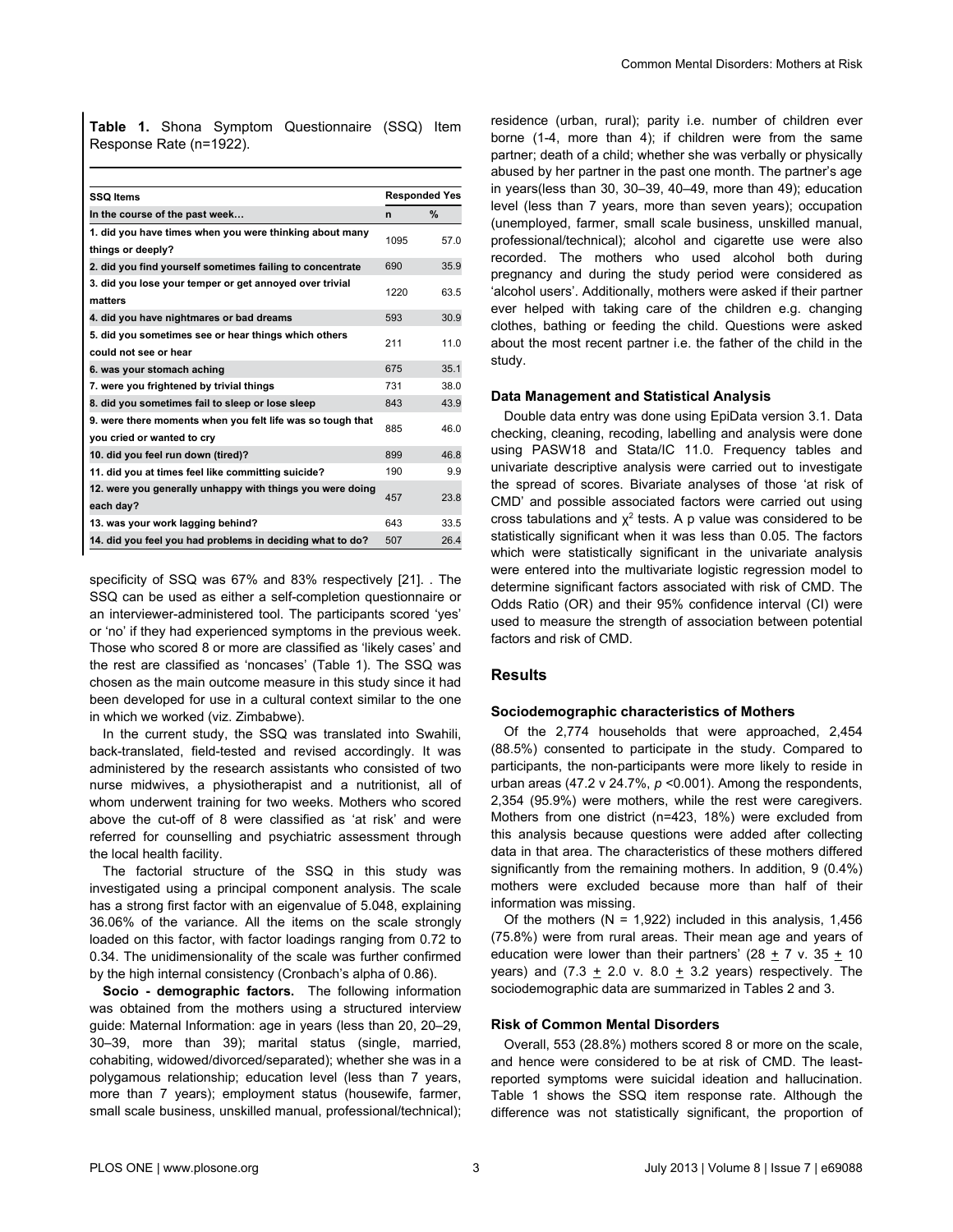<span id="page-3-0"></span>**Table 2.** Sociodemographic factors associated with 'Risk of CMD' among 1922 mothers.

|                                 | Total (n=1922) | Risk of CMD (n=553) | Unadjusted OR(95% CI) |         | Adjusted OR <sup>1</sup> (95%CI) |         |
|---------------------------------|----------------|---------------------|-----------------------|---------|----------------------------------|---------|
| <b>Mother's Characteristics</b> | $n$ (%)        | $n$ (%)             |                       | P-value |                                  | P-value |
| Age group in years              |                |                     |                       |         |                                  |         |
| Less than 20                    | 112(5.8)       | 20 (17.9)           | $\mathbf{1}$          |         | $\mathbf{1}$                     |         |
| 20-29                           | 1016 (53.0)    | 275 (27.1)          | 1.71 (1.03-2.82)      | 0.037   | 1.48 (0.85-2.58)                 |         |
| 30-39                           | 660 (34.3)     | 204 (30.9)          | 2.06 (1.23-3.43)      | 0.006   | 1.25 (0.67-2.32)                 |         |
| $40+$                           | 118(6.1)       | 48 (40.7)           | 3.15 (1.72-5.79)      | < 0.001 | 1.60 (0.74-3.45)                 |         |
| Don't know                      | 16(0.8)        | 6(37.5)             | 2.76 (0.90-8.47)      | 0.076   | $1.61(0.44 - 5.90)$              |         |
| <b>Years of education</b>       |                |                     |                       |         |                                  |         |
| More than 7                     | 311 (16.2)     | 61 (19.6)           | $\mathbf{1}$          |         | $\mathbf{1}$                     |         |
| 7 or less                       | 1611 (83.8)    | 492 (30.5)          | 1.80 (1.34-2.43)      | < 0.001 | $0.99(0.69 - 1.41)$              |         |
| <b>Marital Status</b>           |                |                     |                       |         |                                  |         |
| Single                          | 236 (12.3)     | 82 (27.4)           | $\mathbf{1}$          |         | $\mathbf{1}$                     |         |
| Married                         | 1063 (55.3)    | 394 (30.1)          | $1.11(0.82 - 1.52)$   | 0.487   | $0.99(0.66-1.49)$                |         |
| Cohabiting                      | 554 (28.8)     | 128 (19.5)          | $0.60(0.42 - 0.85)$   | 0.004   | $0.51(0.33 - 0.79)$              | 0.002   |
| Widowed/Divorced/Separated      | 69 (3.6)       | 36 (44.4)           | $1.93(1.12-3.35)$     | 0.019   | $1.07(0.57 - 2.00)$              |         |
| Polygamous relationship         |                |                     |                       |         |                                  |         |
| No                              | 1705 (88.7)    | 467 (27.4)          | $\mathbf{1}$          |         | $\mathbf{1}$                     |         |
| Yes                             | 217 (11.3)     | 86 (39.6)           | $1.74(1.30 - 2.33)$   | < 0.001 | 1.41 (1.00-1.98)                 | 0.048   |
| Occupation (n=2300)             |                |                     |                       |         |                                  |         |
| Professional/Technical          | 106 (5.6)      | 19 (17.9)           | $\mathbf{1}$          |         | $\mathbf{1}$                     |         |
| Unskilled manual                | 143(7.4)       | 58 (40.6)           | 3.12 (1.72-5.68)      | < 0.001 | 1.69 (0.87-3.29)                 |         |
| Small scale business            | 513 (26.7)     | 130 (25.3)          | 1.55 (0.91-2.65)      | 0.106   | 1.01 (0.57-1.80)                 |         |
| Farmer                          | 810 (42.1)     | 266 (32.8)          | 2.24 (1.33-3.75)      | 0.002   | 1.51 (0.85-2.69)                 |         |
| Housewife                       | 350 (18.2)     | 80 (22.9)           | 1.36 (0.79-2.36)      | 0.282   | 1.00 (0.55-1.82)                 |         |
| More than 4 children            |                |                     |                       |         |                                  |         |
| No                              | 1582 (82.3)    | 428 (27.1)          | 1                     |         | $\mathbf{1}$                     |         |
| Yes                             | 340 (17.7)     | 125 (36.8)          | $1.57(1.22 - 2.01)$   | < 0.001 | $0.95(0.67 - 1.33)$              |         |
| Children of the same partner    |                |                     |                       |         |                                  |         |
| Yes                             | 1604 (83.5)    | 433 (27.0)          | $\mathbf{1}$          |         | $\mathbf{1}$                     |         |
| No                              | 318 (16.5)     | 120 (37.7)          | $1.64(1.27 - 2.11)$   | < 0.001 | 1.29 (0.97-1.73)                 |         |
| <b>Drinks alcohol</b>           |                |                     |                       |         |                                  |         |
| No                              | 1161 (60.4)    | 292 (25.2)          | $\mathbf{1}$          |         | $\mathbf{1}$                     |         |
| Yes                             | 761 (39.6)     | 261 (34.3)          | $1.55(1.27 - 1.90)$   | < 0.001 | $1.21(0.94-1.55)$                |         |
| <b>Reported HIV status</b>      |                |                     |                       |         |                                  |         |
| Negative/Not known              | 1849 (96.2)    | 522 (28.2)          | $\mathbf{1}$          |         | $\mathbf{1}$                     |         |
| Positive                        | 73 (3.8)       | 31 (42.5)           | $1.88(1.17 - 3.02)$   | 0.008   | $1.40(0.83 - 2.37)$              |         |
|                                 |                |                     |                       |         |                                  |         |

1 Adjusted for all factors in Tables 2 and [3](#page-4-0)

those at risk in the rural areas was higher than in the urban areas (29.7 and 25.8%, χ<sup>2</sup> (DF, 1; N, 1992) 2.74, *p* = 0.098).

## **Factors Associated with Risk of Common Mental disorders**

An initial bivariate analysis (Tables 2 and [3\)](#page-4-0) showed that the factors significantly associated with risk of CMD were: mother's age, years of education, marital status, occupation, parity, having children with different partners, alcohol use, physical abuse, verbal abuse, polygamous relationship and disclosing their HIV-positive status to the interviewer. Partner's age, occupation, years of education, partner who did not help with care of the child, alcohol and cigarette use were also significantly associated with maternal risk of CMD. Death of a child was not associated with risk of CMD (OR = 1.01, 95% CI 0.71-1.43).

After controlling for confounding factors (Tables 2 and [3\)](#page-4-0), verbal abuse, physical abuse, partner who did not help with care of the child, being in a polygamous relationship, partner with low or no education and cigarette smoking remained independently associated with risk of CMD. Cohabiting was negatively associated with risk of CMD. Furthermore, mothers who did not know their partner's characteristics were also more likely to be at risk of CMD.

# **Discussion**

The results of this study suggest that more than 1 in 4 mothers are at risk of CMD. The prevalence of mothers at risk of CMD reported here is consistent with reports from other LLMICs [[7,9–11,16,29\]](#page-6-0). These findings further emphasize the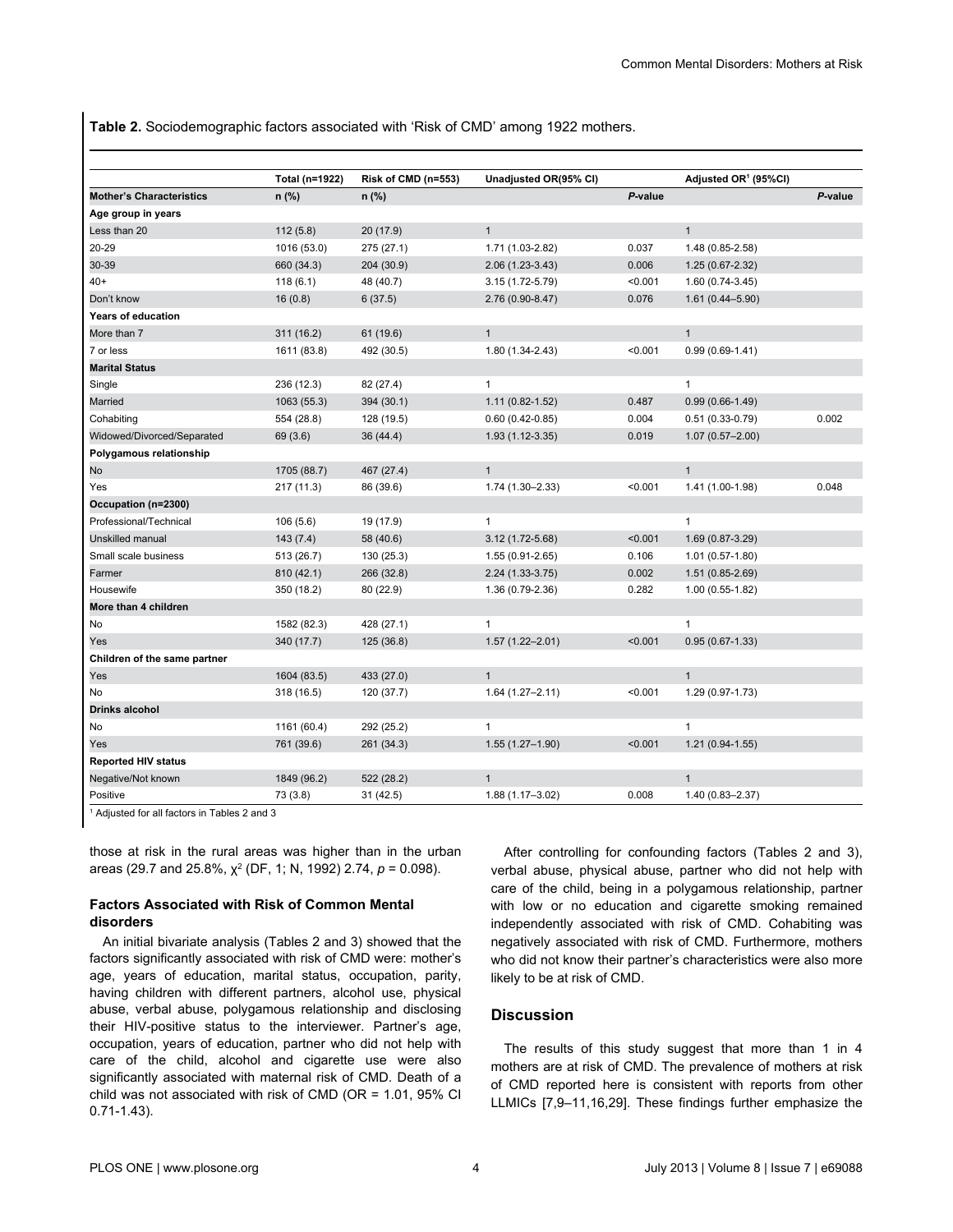<span id="page-4-0"></span>**Table 3.** Sociodemographic factors associated with 'Risk of CMD' among 1922 mothers.

| Total (n = 1922) Risk of CMD (n=553) Unadjusted OR (95% CI)<br>Adjusted OR <sup>1</sup> (95%CI)<br><b>Partner's Characteristics</b><br>P-value<br>$n$ (%)<br>$n$ (%)<br>Age group in years<br>Less than 30<br>526 (27.4)<br>128 (24.3)<br>$\mathbf{1}$<br>$\mathbf{1}$<br>30-39<br>776 (40.4)<br>234 (30.2)<br>$1.34(1.04-1.73)$<br>0.022<br>$1.11(0.82 - 1.50)$<br>40-49<br>349 (18.2)<br>107(30.7)<br>$1.37(1.02 - 1.86)$<br>0.039<br>$0.94(0.63-1.42)$ | P-value<br>< 0.001 |
|-----------------------------------------------------------------------------------------------------------------------------------------------------------------------------------------------------------------------------------------------------------------------------------------------------------------------------------------------------------------------------------------------------------------------------------------------------------|--------------------|
|                                                                                                                                                                                                                                                                                                                                                                                                                                                           |                    |
|                                                                                                                                                                                                                                                                                                                                                                                                                                                           |                    |
|                                                                                                                                                                                                                                                                                                                                                                                                                                                           |                    |
|                                                                                                                                                                                                                                                                                                                                                                                                                                                           |                    |
|                                                                                                                                                                                                                                                                                                                                                                                                                                                           |                    |
|                                                                                                                                                                                                                                                                                                                                                                                                                                                           |                    |
| More than 49<br>81(4.2)<br>36 (44.4)<br>2.49 (1.54-4.03)<br>< 0.001<br>$1.65(0.89 - 3.01)$                                                                                                                                                                                                                                                                                                                                                                |                    |
| Not known<br>0.799<br>190 (10.0)<br>48 (25.3)<br>$1.05(0.72 - 1.54)$<br>$0.30(0.16 - 0.58)$                                                                                                                                                                                                                                                                                                                                                               |                    |
| <b>Years of education</b>                                                                                                                                                                                                                                                                                                                                                                                                                                 |                    |
| $\mathbf{1}$<br>$\mathbf{1}$<br>More than 7<br>448 (23.3)<br>87 (19.4)                                                                                                                                                                                                                                                                                                                                                                                    |                    |
| 7 or less<br>420 (31.0)<br>$1.86(1.44 - 2.42)$<br>< 0.001<br>$1.54(1.11-2.14)$<br>1355 (70.5)                                                                                                                                                                                                                                                                                                                                                             | 0.009              |
| $2.61(1.69 - 4.05)$<br>< 0.001<br>Not known<br>119(6.2)<br>46 (38.7)<br>$3.29(1.43 - 7.55)$                                                                                                                                                                                                                                                                                                                                                               | 0.005              |
| Occupation                                                                                                                                                                                                                                                                                                                                                                                                                                                |                    |
| $\mathbf{1}$<br>$\mathbf{1}$<br>Professional<br>327 (17.0)<br>75 (22.9)                                                                                                                                                                                                                                                                                                                                                                                   |                    |
| 0.001<br>Unskilled manual<br>160 (34.0)<br>1.73 (1.26-2.39)<br>$1.12(0.77-1.63)$<br>470 (24.5)                                                                                                                                                                                                                                                                                                                                                            |                    |
| 524 (27.3)<br>140 (26.7)<br>1.22 (0.89-1.69)<br>0.217<br>$0.90(0.62 - 1.31)$<br>Small scale business                                                                                                                                                                                                                                                                                                                                                      |                    |
| 437 (22.7)<br>126 (28.8)<br>1.36 (0.98-1.89)<br>0.067<br>$0.75(0.50-1.13)$<br>Farmer                                                                                                                                                                                                                                                                                                                                                                      |                    |
| 18(0.9)<br>4(22.2)<br>$0.96(0.31 - 3.00)$<br>0.944<br>$0.43(0.12-1.55)$<br>Unemployed                                                                                                                                                                                                                                                                                                                                                                     |                    |
| 0.023<br>$1.05(0.54 - 2.05)$<br>Not known<br>146 (7.6)<br>98 (32.9)<br>$1.65(1.07 - 2.53)$                                                                                                                                                                                                                                                                                                                                                                |                    |
| Drinks alcohol                                                                                                                                                                                                                                                                                                                                                                                                                                            |                    |
| 710 (37.0)<br>159 (22.4)<br>$\mathbf{1}$<br>$\mathbf{1}$<br>No                                                                                                                                                                                                                                                                                                                                                                                            |                    |
| 1119 (58.2)<br>$1.64(1.32-2.03)$<br>< 0.001<br>$1.03(0.79-1.35)$<br>359 (32.1)<br>Yes                                                                                                                                                                                                                                                                                                                                                                     |                    |
| Not known<br>93(4.8)<br>35 (37.6)<br>$2.09(1.33 - 3.30)$<br>0.001<br>$0.70(0.21 - 2.35)$                                                                                                                                                                                                                                                                                                                                                                  |                    |
| <b>Smokes cigarettes</b>                                                                                                                                                                                                                                                                                                                                                                                                                                  |                    |
| 1334 (69.4)<br>333 (25.0)<br>No<br>$\mathbf{1}$<br>$\mathbf{1}$                                                                                                                                                                                                                                                                                                                                                                                           |                    |
| 495 (25.8)<br>183 (37.0)<br>1.76 (1.41-2.20)<br>< 0.001<br>$1.37(1.06-1.77)$<br>Yes                                                                                                                                                                                                                                                                                                                                                                       | 0.016              |
| 0.002<br>Not known<br>93(4.8)<br>37 (39.8)<br>$2.00(1.29 - 3.06)$<br>$2.81(0.95 - 8.33)$                                                                                                                                                                                                                                                                                                                                                                  |                    |
| Verbally abused by partner                                                                                                                                                                                                                                                                                                                                                                                                                                |                    |
| No<br>1577 (82.0)<br>365 (23.1)<br>$\mathbf{1}$<br>$\mathbf{1}$                                                                                                                                                                                                                                                                                                                                                                                           |                    |
| < 0.001<br>345 (18.0)<br>188 (54.5)<br>$3.98(3.12 - 5.06)$<br>$2.90(2.12 - 3.97)$<br>Yes                                                                                                                                                                                                                                                                                                                                                                  | < 0.001            |
| Physically abused by partner                                                                                                                                                                                                                                                                                                                                                                                                                              |                    |
| 1766 (91.9)<br>459 (26.0)<br>$\mathbf{1}$<br>$\mathbf{1}$<br>No                                                                                                                                                                                                                                                                                                                                                                                           |                    |
| 156(8.1)<br>< 0.001<br>1.69 (1.09-2.61)<br>Yes<br>94 (60.3)<br>4.32 (3.08-6.05)                                                                                                                                                                                                                                                                                                                                                                           | 0.019              |
| Partner assists with caring for child(feeding, clothing)                                                                                                                                                                                                                                                                                                                                                                                                  |                    |
| Yes<br>1546 (80.4)<br>398 (25.7)<br>$\mathbf{1}$<br>$\mathbf{1}$                                                                                                                                                                                                                                                                                                                                                                                          |                    |
| 376 (19.6)<br>$2.02(1.60 - 2.56)$<br>< 0.001<br>$2.03(1.51 - 2.75)$<br>No<br>155 (41.2)                                                                                                                                                                                                                                                                                                                                                                   | < 0.001            |

1 Adjusted for all factors in [Tables 2](#page-3-0) and 3

need to prioritize measures aimed at alleviating CMD among mothers in the LLMIC.

Consistent with several other reports, in this study intimate partner verbal and physical abuse also independently predicted risk of CMD [[8,9,11,30](#page-6-0),[31](#page-6-0)]. Of the two, verbal abuse was more frequent (18 v. 8%) and it was the strongest predictor of risk of CMD. Contrary to our findings, the 2010 Tanzania Demographic and Health Survey (TDHS) reported physical violence to be more frequent than emotional/verbal violence (25.5 v. 13.6%) among women aged 15-49 years from Kilimanjaro region [[26](#page-6-0)]. Due to the sensitive nature of the questions on physical abuse in this culture, it is possible that some mothers in this study did not respond truthfully. In addition, the fact that fewer women participated in the 2010 TDHS survey could explain the contradictory differences observed. Regardless of the slight difference in the pattern of results, these findings place CMD within the context of marital

relations, and point to the potential saliency of having a familycentred approach to addressing maternal mental health problems.

Evidence suggests that alcohol use by either or both partners increases the severity of intimate partner violence [[26](#page-6-0),[32](#page-6-0)–[34](#page-6-0)]. However, in this study, neither maternal nor partner alcohol use were independent predictors of risk of CMD.

Being married as opposed to being single was independently associated with risk of CMD in Indian women [[35\]](#page-6-0). This is comparable to the trend seen in this study. Compared with single or married mothers, mothers in this study who were cohabiting were less at risk of CMD. However, one study found the risk of depression to be 20 times higher in cohabiting postpartum mothers [[36](#page-6-0)]. The 2010 TDHS reported that nevermarried women (6%) were less likely to experience physical abuse during pregnancy when compared with married (8%) women [[26](#page-6-0)]. Does abuse mediate the effect of marital status on risk of CMD?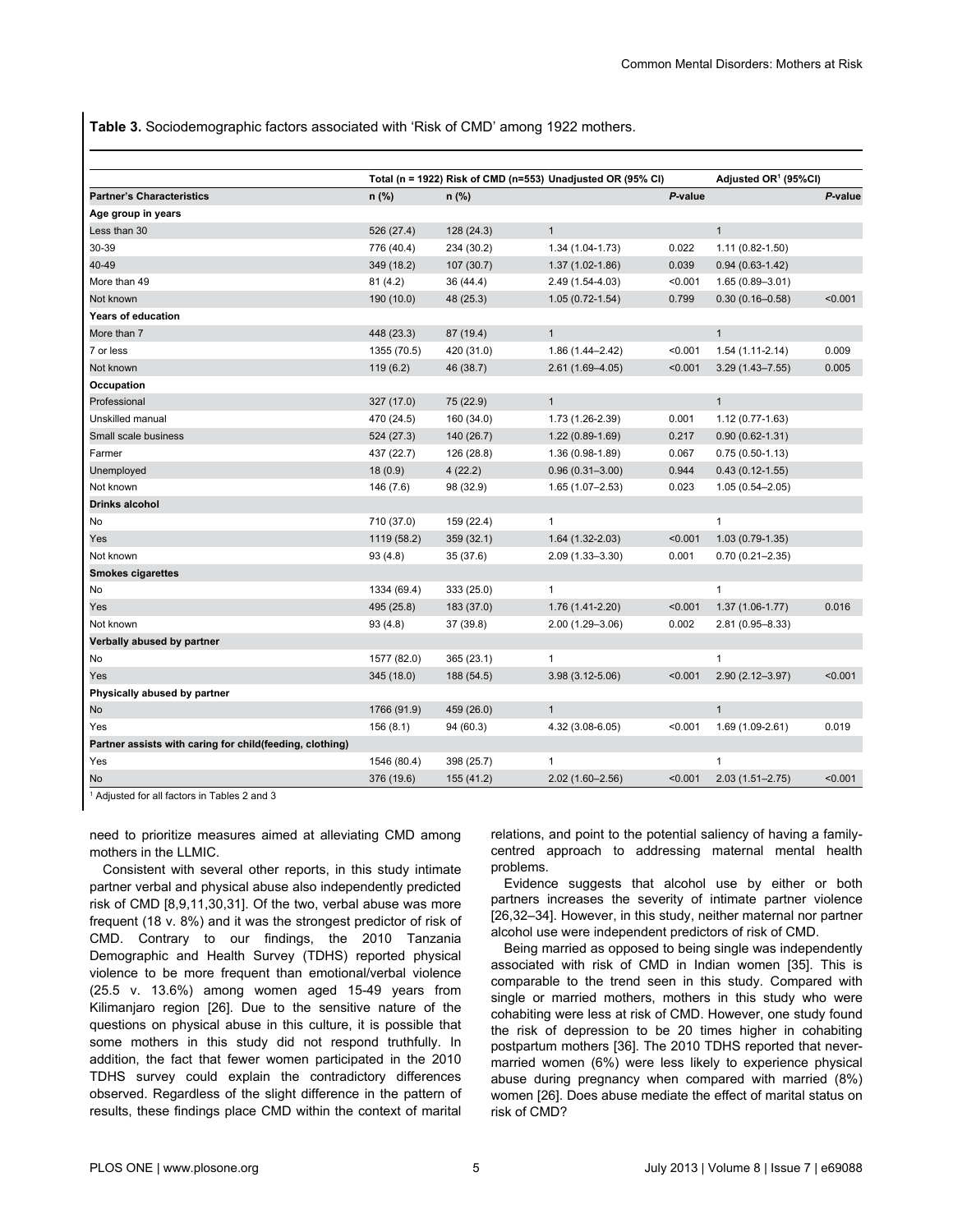<span id="page-5-0"></span>Education provides the means to cope with difficulties and to extricate oneself from poverty. Although the association between risk of CMD and the mother's low level of education was not consistent in this study, the partner's low level of education predicted CMD in the mother. This is consistent with a study which showed mothers with uneducated husbands to have a higher risk of persistent depression even beyond the postpartum period [[37](#page-6-0)]. In results not reported here, partner level of education was correlated to reported violence, with partners who are less educated being more likely to commit acts of violence. This implies that violence may be the mediating factor between partners' educational level and CMD. Future work aimed at teasing out this complex relationship is warranted.

Mothers in this study with partners who helped with child care were less likely to be at risk of CMD. In one study, mothers who got daily support with child care from at least one family member were less likely to have depression [\[7\]](#page-6-0). These results, together with earlier observations, point to the potential importance of the quality of marital relations and the family environment in determining maternal mental health.

HIV-infected persons with symptoms of depression were reported to have an increased risk of disease progression and poorer quality of life [[15,38\]](#page-6-0). The mothers who disclosed their HIV-positive status to the interviewers in this study were more at risk of CMD than the others. Fear of the disease and its consequences, self-stigma, and the discrimination to which people living with HIV infection in Tanzania are still subjected, could contribute to the high proportion of risk of CMD that is seen [[39](#page-6-0),[40](#page-6-0)].

The current study used the SSQ to evaluate the existence of the CMD in a large population-based study. The use of SSQ is a potential limitation since it is too brief to provide any diagnosis; however, since our aim was to screen and not diagnose, we do not find the brevity of SSQ to compromise the validity of our findings. Additionally, in the present state, the SSQ is uniquely placed to perform well in a rural Tanzanian setting, since it was developed using emic and etic approaches to suit the African cultural setting when discussing mental health issues and its simplicity allows for its use by staff that may be of relatively limited educational background.

Among the limitations of this study is the refusal rate of working mothers in the urban areas to participate in the study. This could have influenced the results, as there might have been fewer mothers with higher levels of education. The verbal diagnosis of HIV used in this study could have resulted in an underestimation of the number of HIV-infected mothers. Furthermore, this was a cross-sectional study, and hence it is

# **References**

- 1. Patel Vikram, World Health Organization and Dept. of Gender and Women's Health (2004) Gender in mental health research. Geneva: World Health Organization.
- 2. World Health Organization and Dept. of Mental Health and Substance Abuse (2008) Maternal mental health and child health and development in low and middle income countries report of the meeting, Geneva, Switzerland, 30 January -1 February. Geneva: World Health Organization.
- 3. Black MM, Baqui AH, Zaman K, McNary SW, Le K et al. (2007) Depressive symptoms among rural Bangladeshi mothers: implications

difficult to comment on the direction of association between partner abuse and risk of CMD. Earlier reports on the mental health effects of intimate partner violence suggest that CMD results from intimate partner violence [\[34,41](#page-6-0),[42](#page-6-0)]. On the other hand, there is paucity of evidence suggesting that CMD could precipitate acts of violence from the partner. In addition, the definition of mothers 'at risk of CMD' used a SSQ cut-off value that has not been validated in this population. Lastly, the primary question in this study required that we used a sampling frame that was not truly random. The multistage quota sampling may have introduced biases resulting from this approach, however given that the pattern of our results closely mirror what has been observed elsewhere, we doubt if this would be a threat to the validity of our findings and conclusions.

In conclusion, the risk of CMD among mothers in this population is high. Results from this study emphasize the association between partner abuse, low levels of education, and lack of partner support in child care with risk of CMD. A culture which encourages partners to be involved in childcaring activities might also contribute to decreasing the risk of maternal CMD. A longitudinal study to establish the local risk factors for CMD would provide the basis for creating a screening tool for community use. In addition, primary healthcare providers should be provided with skills and tools to detect and manage CMD in the community.

The risk of CMD among mothers of young children in our study area is a source of concern, as it is likely to lead to adverse effects on child and maternal health. There is a need to invest resources with the aim of fully understanding risk factors for CMD and developing evidence-based mental health services in order to enhance maternal mental health.

## **Acknowledgements**

The authors are very grateful to all the mothers who agreed to participate in this study. We would also like to recognise Salim Semvua, Beatrice Kisanga, Anna-Maria Mlingi, Dominica Kiria, Melina Mgongo, Adventina Mlaki, Deo Kiwali, the community leaders, data entrants and all the field workers for their different roles in this study. Finally, we thank Prof. Robert K Stallman for his helpful suggestions while writing the manuscript.

# **Author Contributions**

Conceived and designed the experiments: JGU AA MS SEM BSP. Performed the experiments: JGU. Analyzed the data: JGU. Wrote the manuscript: JGU . Other: Read and provided critical feedback on the manuscript: BSP AA MS SEM. .

for infant development. J Child Psychol Psychiatry 48: 764-772. 10.1111/j.1469-7610.2007.01752.x. doi:10.1111/j. 1469-7610.2007.01752.x. PubMed: 17683448

- 4. Coleman R, Morison L, Paine K, Powell RA, Walraven G (2006) Women's reproductive health and depression: a community survey in the Gambia, West Africa. Soc Psychiatry Psychiatr Epidemiol 41: 720-727. doi[:10.1007/s00127-006-0085-8.](http://dx.doi.org/10.1007/s00127-006-0085-8) PubMed: [16794765.](http://www.ncbi.nlm.nih.gov/pubmed/16794765)
- 5. Husain N, Bevc I, Husain M, Chaudhry IB, Atif N et al. (2006) Prevalence and social correlates of postnatal depression in a low